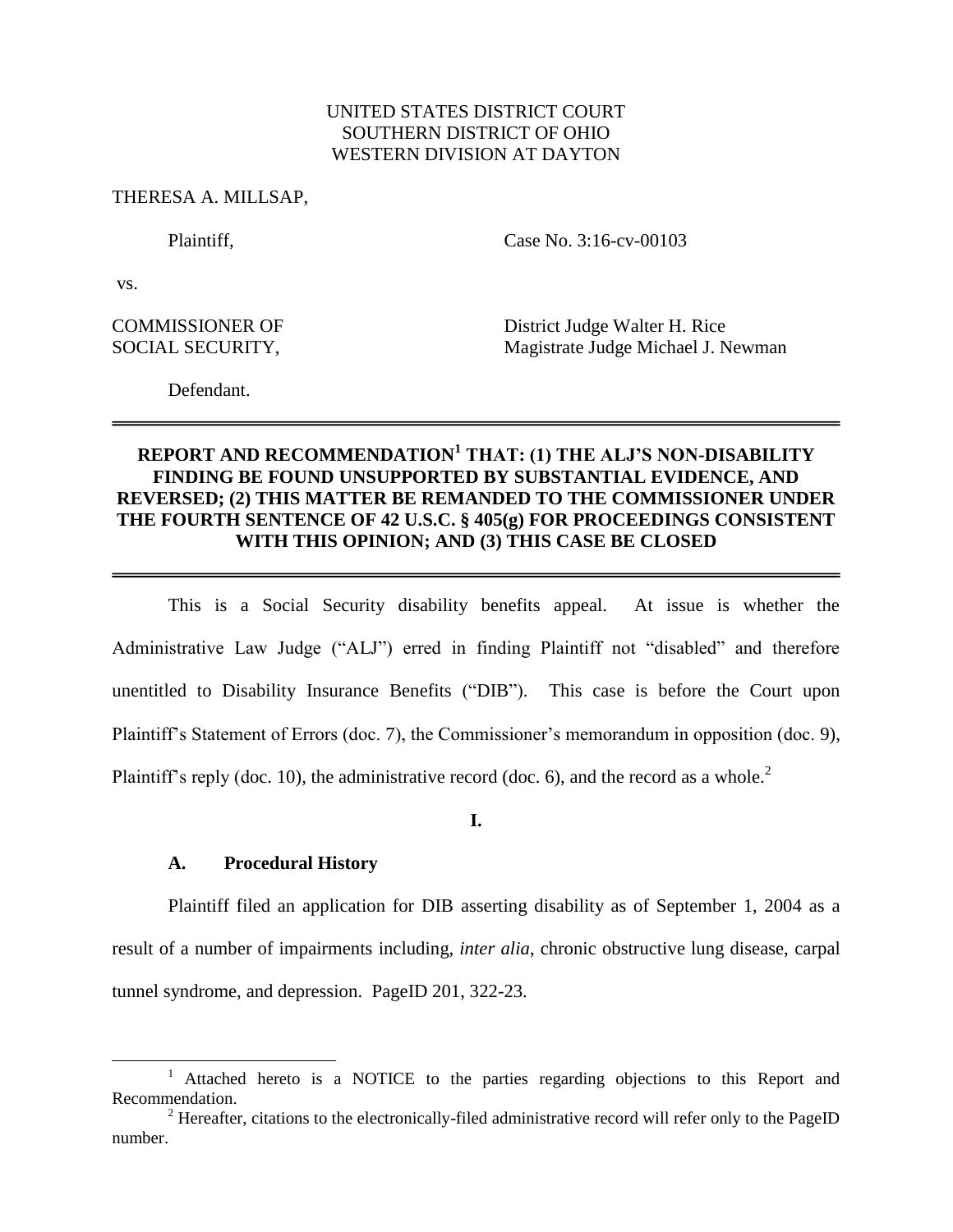After an initial denial of her application, Plaintiff received a hearing before ALJ Gregory Kenyon on September 30, 2014. PageID 211-36. The ALJ issued a written decision on November 26, 2014 finding Plaintiff not disabled. PageID 199-207. Specifically, the ALJ's findings were as follows:

- 1. The claimant last met the insured status requirements of the Social Security Act on December 31, 2009.
- 2. The claimant did not engage in substantial gainful activity during the period from her alleged onset date of September 1, 2004 through her date last insured of December 31, 2009 (20 CFR 404.1571 *et seq*.).
- 3. Through the dates last insured, the claimant had the following severe impairments: chronic obstructive lung disease; degenerative disk disease of the lumbosacral spine; degenerative joint disease of the lumbosacral spine; carpal tunnel syndrome; mild degenerative joint disease of the knees; and depression (20 CFR 404.1520(c)).
- 4. Through the dates last insured, the claimant did not have an impairment or combination of impairments that met or medically equaled the severity of one of the listed impairments in 20 CFR Part 404, Subpart P, Appendix 1 (20 CFR 404.1520(d), 404.1525 and 404.1526).
- 5. The claimant had the residual functional capacity ["RFC"] to perform light work<sup>[3]</sup> as defined in 20 CFR 404.1567(b), subject to the following limitations: (1) occasional crouching, crawling, kneeling, stooping, balancing, and climbing of ramps and stairs; (2) no climbing of ladders, ropes, or scaffolds; (3) no work around hazards such as unprotected heights or dangerous machinery; (4) occasional overhead reaching; (5) no concentrated exposure to temperature extremes or respiratory irritants; (6) frequent use of the hands for handling and fingering; and (7) limited to performing unskilled, simple, repetitive tasks.
- 6. Through the dates last insured, the claimant was unable to perform any

 $\overline{\phantom{a}}$ <sup>3</sup> The Social Security Administration ("SSA") classifies jobs as sedentary, light, medium, heavy, and very heavy depending on the physical exertion requirements. 20 C.F.R. § 404.1567. Light work "involves lifting no more than 20 pounds at a time with frequent lifting or carrying of objects weighing up to 10 pounds" and "requires a good deal of walking or standing, or . . . sitting most of the time with some pushing and pulling of arm or leg controls." *Id.* § 404.1567(b). An individual who can perform light work is presumed also able to perform sedentary work. *Id.* Sedentary work "involves lifting no more than 10 pounds at a time and occasionally lifting or carrying articles like docket files, ledgers, and small tools. Although a sedentary job is defined as one which involves sitting, a certain amount of walking and standing is often necessary in carrying out job duties." *Id.* § 404.1567(a).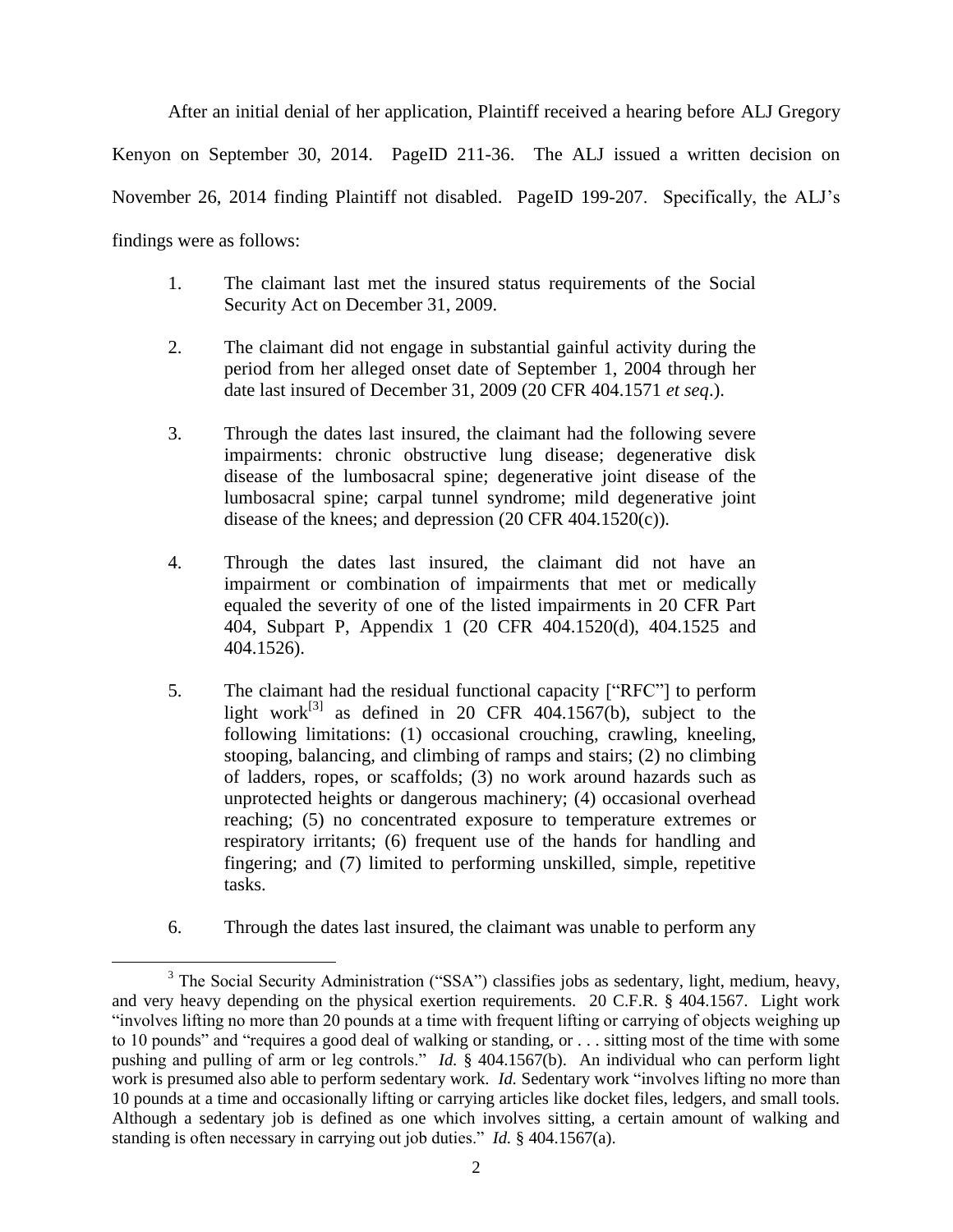past relevant work (20 CFR 404.1565).

- 7. The claimant was born [in] 1960 and was 49 years old, which is defined as a younger individual age 18-49, on the latter date last insured (20 CFR 404.1563).
- 8. The claimant has at least a high school education and is able to communicate in English (20 CFR 404.1564).
- 9. Transferability of job skills is not material to the determination of disability because using the Medical-Vocational Rules as a framework supports a finding that the claimant is 'not disabled,' whether or not the claimant has transferable job skills (*See* SSR 82-41 and 20 CFR Part 404, Subpart P, Appendix 2).
- 10. Through the dates last insured, considering the claimant's age, education, work experience, and [RFC], there were jobs that existed in significant numbers in the national economy that the claimant could have performed (20 CFR 404.1569 and 404.1569(a)).
- 11. The claimant was not under a disability, as defined in the Social Security Act, at any time from September 1, 2004, the alleged onset date, through December 31, 2009, the date last insured for cash benefits, or through March 31, 2010, the date last insured for eligibility to Medicare (20 CFR 404.1520(g)).

PageID 199-207.

Thereafter, the Appeals Council denied review on February 25, 2016, making the ALJ's non-disability finding the final administrative decision of the Commissioner. PageID 58-63. Plaintiff then filed this timely appeal. *Cook v. Comm*'*r of Soc. Sec*., 480 F.3d 432, 435 (6th Cir. 2007) (noting that, "[u]nder the Federal Rules of Appellate Procedure, [claimant] had 60 days from the Appeals Council's notice of denial in which to file his appeal").

### **B. Evidence of Record**

In his decision, the ALJ set forth a detailed recitation of the underlying medical evidence in this case. PageID 202-03. Plaintiff, in her Statement of Errors, also summarizes the evidence of record. Doc. 7 at PageID 1884-87. The Commissioner also summarizes the evidence of record and presents no objection to Plaintiff's summary. Doc. 9 at PageID 1900-02. Except as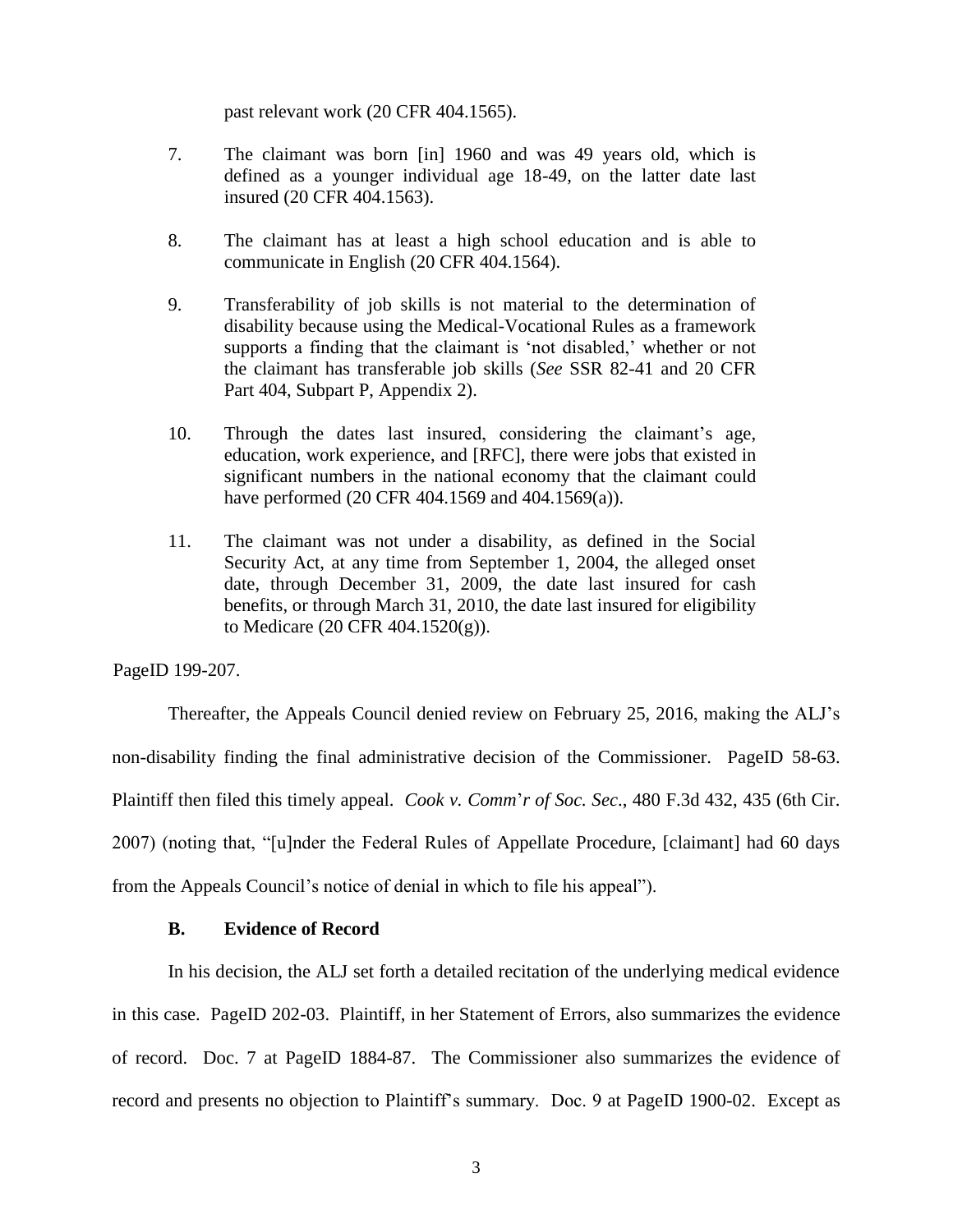otherwise noted herein, the undersigned incorporates the summary of evidence as set forth by the ALJ and Plaintiff.

### **II.**

#### **A. Standard of Review**

The Court's inquiry on a Social Security appeal is to determine (1) whether the ALJ's non-disability finding is supported by substantial evidence, and (2) whether the ALJ employed the correct legal criteria. [42 U.S.C. § 405\(g\);](http://www.westlaw.com/Link/Document/FullText?findType=L&pubNum=1000546&cite=42USCAS405&originatingDoc=I6e209fd0590111e68e80d394640dd07e&refType=SP&originationContext=document&vr=3.0&rs=cblt1.0&transitionType=DocumentItem&contextData=(sc.Search)#co_pp_16f4000091d86) *[Bowen v. Comm'r of Soc. Sec.,](http://www.westlaw.com/Link/Document/FullText?findType=Y&serNum=2011645982&pubNum=0000506&originatingDoc=I6e209fd0590111e68e80d394640dd07e&refType=RP&fi=co_pp_sp_506_745&originationContext=document&vr=3.0&rs=cblt1.0&transitionType=DocumentItem&contextData=(sc.Search)#co_pp_sp_506_745)* 478 F.3d 742, 745- [46 \(6th Cir. 2007\).](http://www.westlaw.com/Link/Document/FullText?findType=Y&serNum=2011645982&pubNum=0000506&originatingDoc=I6e209fd0590111e68e80d394640dd07e&refType=RP&fi=co_pp_sp_506_745&originationContext=document&vr=3.0&rs=cblt1.0&transitionType=DocumentItem&contextData=(sc.Search)#co_pp_sp_506_745) In performing this review, the Court must consider the record as a whole. *Hephner v. Mathews*[, 574 F.2d 359, 362 \(6th Cir. 1978\).](http://www.westlaw.com/Link/Document/FullText?findType=Y&serNum=1978103397&pubNum=0000350&originatingDoc=I6e209fd0590111e68e80d394640dd07e&refType=RP&fi=co_pp_sp_350_362&originationContext=document&vr=3.0&rs=cblt1.0&transitionType=DocumentItem&contextData=(sc.Search)#co_pp_sp_350_362)

Substantial evidence is "such relevant evidence as a reasonable mind might accept as adequate to support a conclusion." *Richardson v. Perales,* [402 U.S. 389, 401 \(1971\).](http://www.westlaw.com/Link/Document/FullText?findType=Y&serNum=1971127062&pubNum=0000780&originatingDoc=I6e209fd0590111e68e80d394640dd07e&refType=RP&fi=co_pp_sp_780_401&originationContext=document&vr=3.0&rs=cblt1.0&transitionType=DocumentItem&contextData=(sc.Search)#co_pp_sp_780_401) When substantial evidence supports the ALJ's denial of benefits, that finding must be affirmed, even if substantial evidence also exists in the record upon which the ALJ could have found Plaintiff disabled. *Buxton v. Halter*[, 246 F.3d 762, 772 \(6th Cir. 2001\).](http://www.westlaw.com/Link/Document/FullText?findType=Y&serNum=2001305423&pubNum=0000506&originatingDoc=I6e209fd0590111e68e80d394640dd07e&refType=RP&fi=co_pp_sp_506_772&originationContext=document&vr=3.0&rs=cblt1.0&transitionType=DocumentItem&contextData=(sc.Search)#co_pp_sp_506_772) Thus, the ALJ has a "'zone of choice' within which he [or she] can act without the fear of court interference." *Id.* [at 773.](http://www.westlaw.com/Link/Document/FullText?findType=Y&serNum=2001305423&pubNum=0000506&originatingDoc=I6e209fd0590111e68e80d394640dd07e&refType=RP&fi=co_pp_sp_506_773&originationContext=document&vr=3.0&rs=cblt1.0&transitionType=DocumentItem&contextData=(sc.Search)#co_pp_sp_506_773)

The second judicial inquiry -- reviewing the correctness of the ALJ's legal analysis - may result in reversal even if the ALJ's decision is supported by substantial evidence in the record. *Rabbers v. Comm'r of Soc. Sec.*[, 582 F.3d 647, 651 \(6th Cir. 2009\).](http://www.westlaw.com/Link/Document/FullText?findType=Y&serNum=2019951471&pubNum=0000506&originatingDoc=I6e209fd0590111e68e80d394640dd07e&refType=RP&fi=co_pp_sp_506_651&originationContext=document&vr=3.0&rs=cblt1.0&transitionType=DocumentItem&contextData=(sc.Search)#co_pp_sp_506_651) "[A] decision of the Commissioner will not be upheld where the [Social Security Administration] fails to follow its own regulations and where that error prejudices a claimant on the merits or deprives the claimant of a substantial right." *Bowen*[, 478 F.3d at 746.](http://www.westlaw.com/Link/Document/FullText?findType=Y&serNum=2011645982&pubNum=0000506&originatingDoc=I6e209fd0590111e68e80d394640dd07e&refType=RP&fi=co_pp_sp_506_746&originationContext=document&vr=3.0&rs=cblt1.0&transitionType=DocumentItem&contextData=(sc.Search)#co_pp_sp_506_746)

### **B. "Disability" Defined**

To be eligible for disability benefits, a claimant must be under a "disability" as defined by the Social Security Act. [42 U.S.C. § 423\(d\)\(1\)\(A\).](http://www.westlaw.com/Link/Document/FullText?findType=L&pubNum=1000546&cite=42USCAS423&originatingDoc=I6e209fd0590111e68e80d394640dd07e&refType=SP&originationContext=document&vr=3.0&rs=cblt1.0&transitionType=DocumentItem&contextData=(sc.Search)#co_pp_a7830000870a0) Narrowed to its statutory meaning, a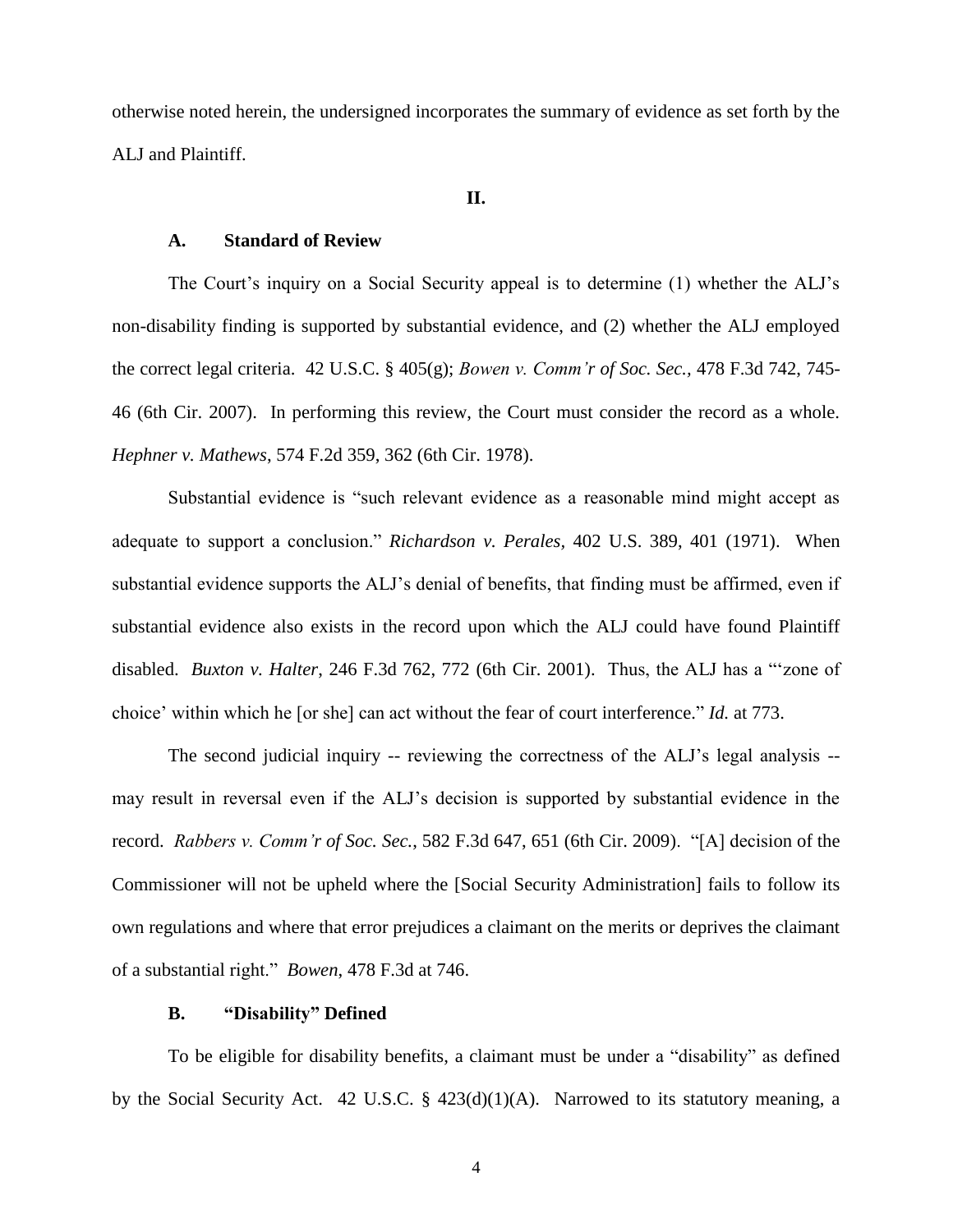"disability" includes physical and/or [mental impairments](http://www.westlaw.com/Link/Document/FullText?entityType=disease&entityId=Ic94ca545475411db9765f9243f53508a&originationContext=document&transitionType=DocumentItem&contextData=(sc.Default)&vr=3.0&rs=cblt1.0) that are both "medically determinable" and severe enough to prevent a claimant from (1) performing his or her past job and (2) engaging in "substantial gainful activity" that is available in the regional or national economies. *Id.*

Administrative regulations require a five-step sequential evaluation for disability determinations. [20 C.F.R. § 404.1520\(a\)\(4\).](http://www.westlaw.com/Link/Document/FullText?findType=L&pubNum=1000547&cite=20CFRS404.1520&originatingDoc=I6e209fd0590111e68e80d394640dd07e&refType=LQ&originationContext=document&vr=3.0&rs=cblt1.0&transitionType=DocumentItem&contextData=(sc.Search)) Although a dispositive finding at any step ends the ALJ's review, *see Colvin v. Barnhart*[, 475 F.3d 727, 730 \(6th Cir. 2007\),](http://www.westlaw.com/Link/Document/FullText?findType=Y&serNum=2011402905&pubNum=0000506&originatingDoc=I6e209fd0590111e68e80d394640dd07e&refType=RP&fi=co_pp_sp_506_730&originationContext=document&vr=3.0&rs=cblt1.0&transitionType=DocumentItem&contextData=(sc.Search)#co_pp_sp_506_730) the complete sequential review poses five questions:

- 1. Has the claimant engaged in substantial gainful activity?
- 2. Does the claimant suffer from one or more severe impairments?
- 3. Do the claimant's severe impairments, alone or in combination, meet or equal the criteria of an impairment set forth in the Commissioner's Listing of Impairments (the "Listings"), 20 C.F.R. Subpart P, [Appendix 1?](http://www.westlaw.com/Link/Document/FullText?findType=L&pubNum=1000547&cite=20CFRPT404SUBPTPAPP1&originatingDoc=I6e209fd0590111e68e80d394640dd07e&refType=LQ&originationContext=document&vr=3.0&rs=cblt1.0&transitionType=DocumentItem&contextData=(sc.Search))
- 4. Considering the claimant's RFC, can he or she perform his or her past relevant work?
- 5. Assuming the claimant can no longer perform his or her past relevant work -- and also considering the claimant's age, education, past work experience, and RFC -- do significant numbers of other jobs exist in the national economy which the claimant can perform?

[20 C.F.R. § 404.1520\(a\)\(4\);](http://www.westlaw.com/Link/Document/FullText?findType=L&pubNum=1000547&cite=20CFRS404.1520&originatingDoc=I6e209fd0590111e68e80d394640dd07e&refType=LQ&originationContext=document&vr=3.0&rs=cblt1.0&transitionType=DocumentItem&contextData=(sc.Search)) *see also [Miller v. Comm'r of Soc. Sec.,](http://www.westlaw.com/Link/Document/FullText?findType=Y&serNum=2002042909&pubNum=0004637&originatingDoc=I6e209fd0590111e68e80d394640dd07e&refType=RP&fi=co_pp_sp_4637_818&originationContext=document&vr=3.0&rs=cblt1.0&transitionType=DocumentItem&contextData=(sc.Search)#co_pp_sp_4637_818)* 181 F. Supp.2d 816, 818 [\(S.D. Ohio 2001\).](http://www.westlaw.com/Link/Document/FullText?findType=Y&serNum=2002042909&pubNum=0004637&originatingDoc=I6e209fd0590111e68e80d394640dd07e&refType=RP&fi=co_pp_sp_4637_818&originationContext=document&vr=3.0&rs=cblt1.0&transitionType=DocumentItem&contextData=(sc.Search)#co_pp_sp_4637_818) A claimant bears the ultimate burden of establishing disability under the Social Security Act's definition. *Key v. Comm'r of Soc. Sec.*[, 109 F.3d 270, 274 \(6th Cir. 1997\).](http://www.westlaw.com/Link/Document/FullText?findType=Y&serNum=1997075265&pubNum=0000506&originatingDoc=I6e209fd0590111e68e80d394640dd07e&refType=RP&fi=co_pp_sp_506_274&originationContext=document&vr=3.0&rs=cblt1.0&transitionType=DocumentItem&contextData=(sc.Search)#co_pp_sp_506_274)

#### **III.**

In her Statement of Errors, Plaintiff argues that the ALJ failed to: (1) properly evaluate her credibility and allegations of disabling pain; (2) incorporate her difficulties in maintaining concentration, persistence, or pace in the hypothetical questions posed to the Vocational Expert ("VE"); and (3) properly make a Step Five determination supported by substantial evidence. Doc. 7 at PageID 1890-94. Finding Plaintiff's first alleged error to be well taken, the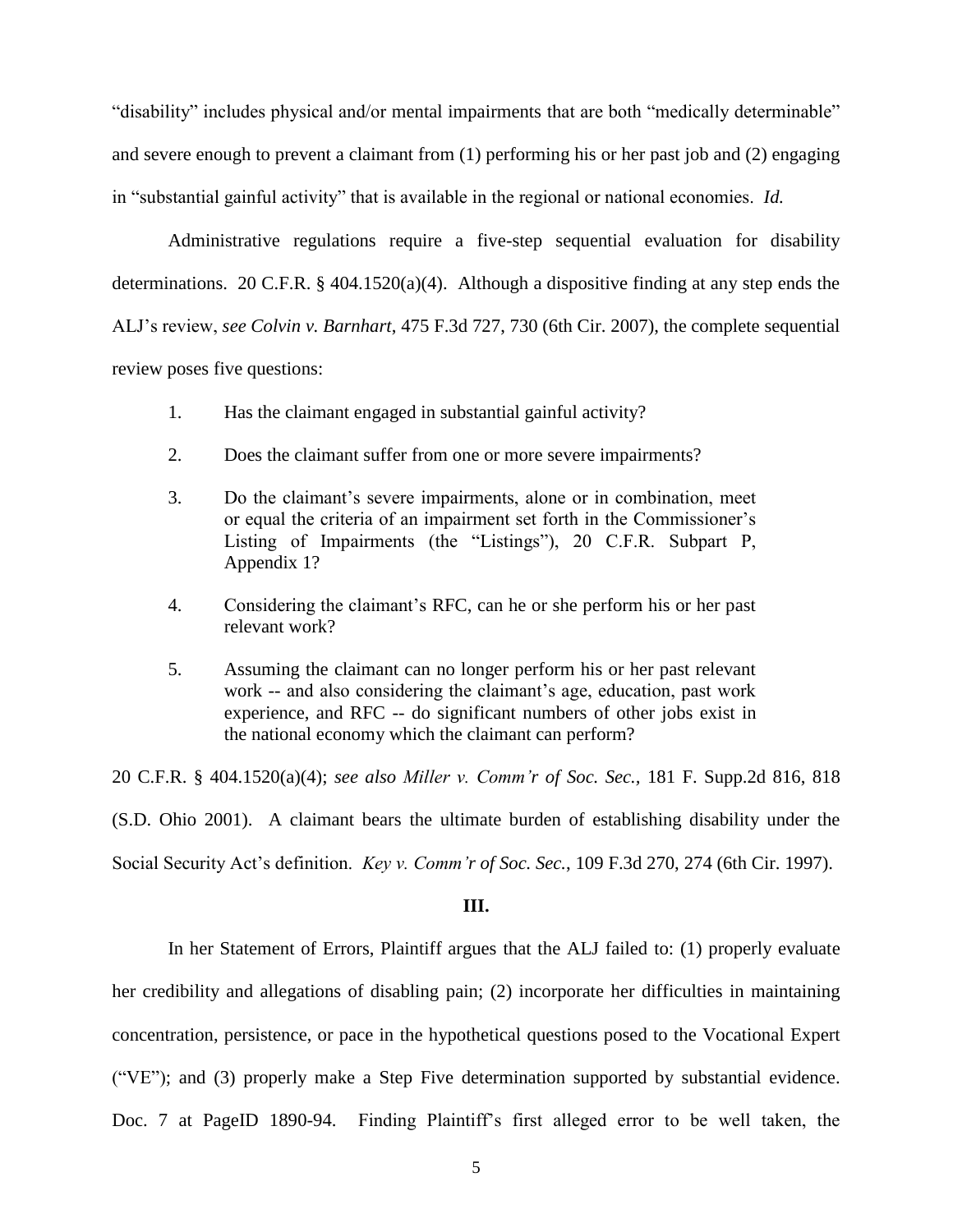undersigned does not address the merits of Plaintiff's remaining two contentions.

With regard to credibility and allegations of disabling pain and symptoms, Plaintiff argues that the ALJ failed to comply with Social Security Ruling ("SSR") 96-7p. A reviewing Court must "accord the ALJ's determinations of credibility great weight and deference particularly since the ALJ has the opportunity, which we do not, of observing a witness's demeanor while testifying." *Jones v. Comm'r of Soc. Sec.*, 336 F.3d 469, 476 (6th Cir. 2003) (citations omitted). Nevertheless, in setting forth a credibility finding, the ALJ's determination "cannot be based on an intangible or intuitive notion about an individual's credibility[,]" and instead, "[t]he reasons for the credibility finding must be grounded in the evidence and articulated in the determination or decision." *See* SSR 96-7p. In fact, the ALJ must set forth "specific reasons for the finding on credibility, supported by the evidence in the case record, and must be sufficiently specific to make clear to the individual and to any subsequent reviewers the weight the adjudicator gave to the individual's statements and the reasons for that weight." *Id.*

Pursuant to 20 C.F.R. § 404.1529 and SSR 96-7p, upon determining that "an underlying physical or mental impairment" exists "that could reasonably be expected to produce the individual's pain or other symptoms[,]" the ALJ must "evaluate the intensity, persistence, and limiting effects of the individual's symptoms to determine the extent to which the symptoms limit the individual's ability to do basic work activities." *See* SSR 96-7p. Where a claimant's subjective complaints concerning "the intensity, persistence, or functionally limiting effects of pain or other symptoms are not substantiated by objective medical evidence," the ALJ must then determine the claimant's credibility "based on a consideration of the entire case record." *See id*. In considering the entire case record, 20 C.F.R. § 404.1529 and SSR 96-7p also require consideration of the following factors:

1. The individual's daily activities;

6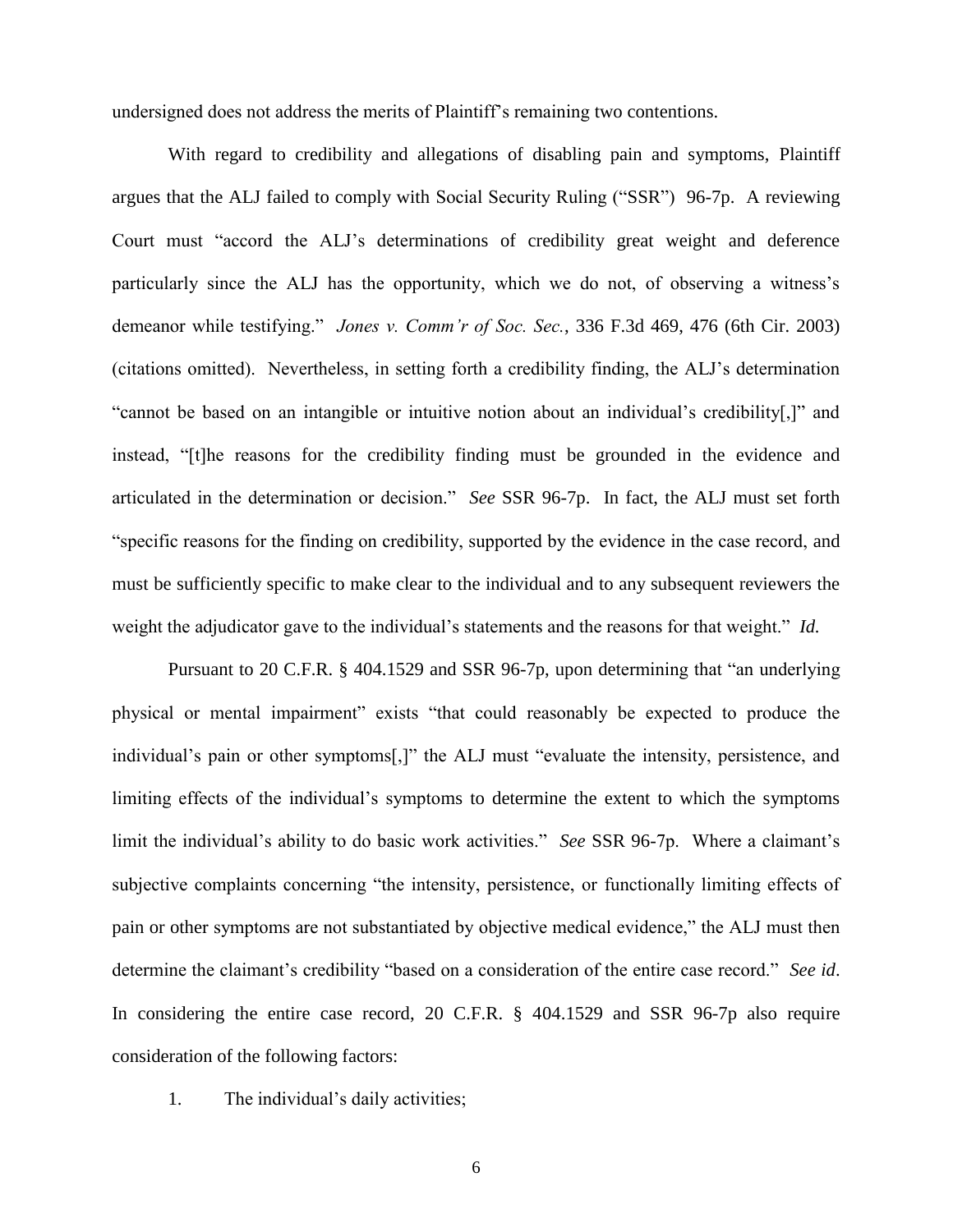- 2. The location, duration, frequency, and intensity of the individual's pain or other symptoms;
- 3. Factors that precipitate and aggravate the symptoms;
- 4. The type, dosage, effectiveness, and side effects of any medication the individual takes or has taken to alleviate pain or other symptoms;
- 5. Treatment, other than medication, the individual receives or has received for relief of pain or other symptoms;
- 6. Any measures other than treatment the individual uses or has used to relieve pain or other symptoms (*e.g.,* lying flat on his or her back, standing for 15 to 20 minutes every hour, or sleeping on a board); and
- 7. Any other factors concerning the individual's functional limitations and restrictions due to pain or other symptoms.

*See* SSR 96-7p; *see also* 20 C.F.R. § 404.1529(c)(3).

Here, Plaintiff testified that she experienced pain, swelling, burning, and locking in her knees that frequently resulted in her being unable to stand up. PageID 220-21. Plaintiff further testified that, on a day-to-day basis, she rated her knee pain as an "eight" out of "ten." *Id*. The ALJ found that Plaintiff's "allegations and subjective complaints lack[ed] credibility to the extent that they purport[ed] to describe a condition of disability for Social Security purposes through the dates last insured." PageID 206. In making his determination, the ALJ found the following:

> While diagnostic imaging studies demonstrated degenerative joint disease with internal derangement of both knees, there is no evidence that the claimant had any knee surgeries through the dates last insured: again, all treatment was conservative. The level of treatment during the period at issue supports limiting the claimant to work at the light level exertion at most. Postural restrictions have been included to further take into account the effects of the claimant's musculoskeletal problems.

PageID 205. The Court finds the ALJ's assessment of Plaintiff's symptoms and credibility unsupported by substantial evidence for three reasons: (1) Plaintiff's lack of knee surgery does not lessen her credibility; (2) the ALJ failed to acknowledge extensive additional and relevant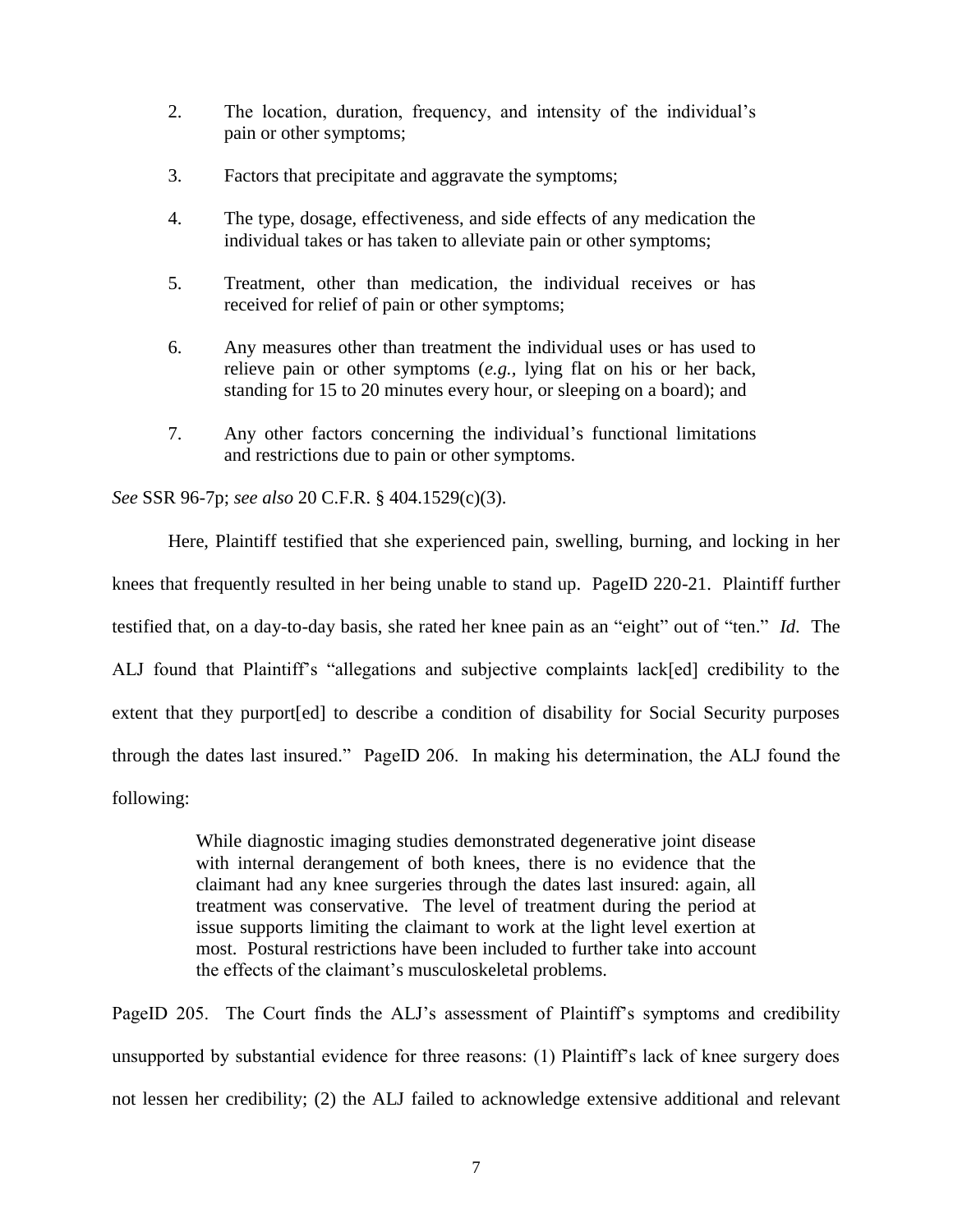medical evidence supporting Plaintiff's pain allegations; and (3) the ALJ failed to specifically articulate how he made his credibility determination.

First, the ALJ insinuated that Plaintiff's failure to have knee surgery revealed her pain level could not have been severe. PageID 205. The ALJ points to no portion of the record where any physician recommended that Plaintiff should have surgery on both of her knees. Indeed, treatment notes in the record indicate that Plaintiff was "advised that it was uncertain whether surgery would help[.]" Page ID 780. Moreover, given the inherent risks associated with any surgery, the fact that Plaintiff did not have surgery on either or both of her knees fails to create a reasonable inference that her pain level was not severe. *See Ladwig v. Comm*'*r of Soc. Sec.,* No. 3:15-cv-00128, 2016 WL 3434024, at \*9 (S.D. Ohio June 22, 2016) (finding claimant's act of avoiding or delaying surgery failed "to create a reasonable inference that his pain levels were not severe" in light of "the inherent risks associated with any surgery"). Likewise, it is unclear how Plaintiff's course of conservative treatment, where surgery has not been recommended, impacts his credibility. *See Pickett v. Astrue,* No. 3:10-cv-177, 2011 WL 1626559, at \*8 (S.D. Ohio April 28, 2011) (finding it "unclear how Plaintiff's course of 'conservative' [treatment] at the direction of his neurologist, in light of the fact that no further surgical interventions are recommended, impacts the credibility of Plaintiff's complaints of pain").

Second, the ALJ failed to acknowledge extensive and additional relevant medical evidence supporting Plaintiff's allegations of pain. For example, the ALJ failed to acknowledge medical records from 2002 documenting Plaintiff's knee pain, as well as the swelling of Plaintiff's left knee. PageID 641, 655. Similarly, the ALJ failed to consider treatment notes from Wright State Orthopedics and Sports Medicine dated January 17, 2007 documenting a medial meniscus tear, OCD lesion, patellofemoral pain, disuse atrophy, 1+ tibial pulse and anterior compartment crepitus with seated knee extension (more aggressively on the left than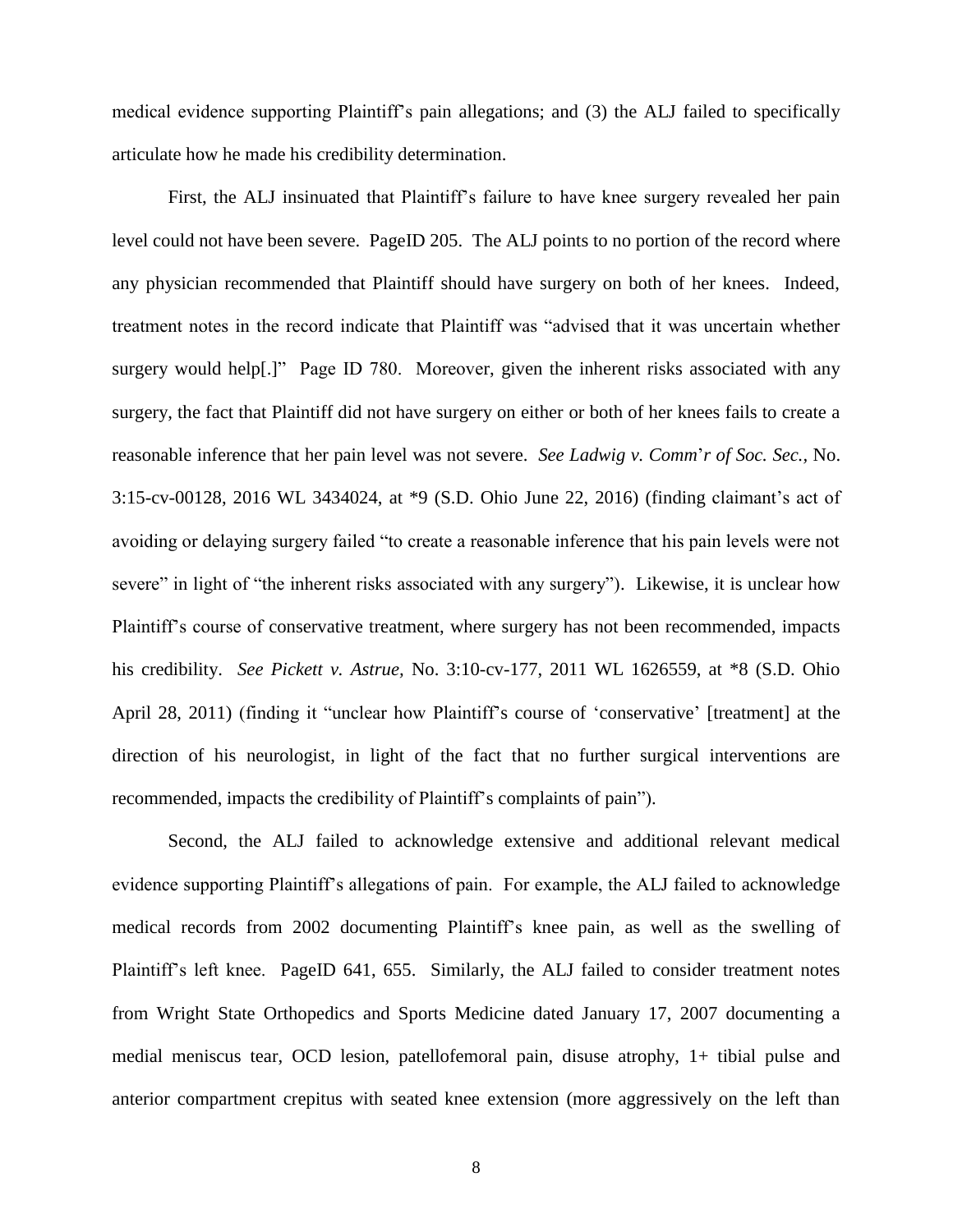right), a positive compression test, a positive McMurray's test, and a positive medial joint line tenderness.<sup>4</sup> PageID 696.

As set forth in SSR 96-7p, when the record contains findings "that may result from, or be associated with, the symptom of pain," such " findings tend to lend credibility to an individual's allegations about pain or other symptoms and their functional effects." *See Pickett*, 2011 WL 1626559, at \*8. The Court finds that the ALJ's failure to fully and fairly consider all medical evidence in the record merits reversal and remand. *See* King v. Heckler, 742 F.2d 968, 974-75 (6th Cir. 1984).

Finally, beyond remarking on Plaintiff's lack of knee surgeries and conservative treatment, the ALJ offers no explanation as to how the record as a whole supports a finding that Plaintiff lacks credibility. Nor does the ALJ offer an analysis of the majority of the 96-7p factors as they relate to Plaintiff's specific allegations. *See* SSR 96-7p; *see also*

 $\overline{\phantom{a}}$ 

<sup>&</sup>lt;sup>4</sup> A meniscus is a piece of cartilage that acts like a cushion between the shinbone and thigh bone. A torn meniscus causes pain, swelling, stiffness, and trouble extending the knee fully. Mayoclinic.org, meniscus tear definition, http://www.mayoclinic.org/diseases-conditions/tornmeniscus/basics/definition/con-20029237 (last visited Nov. 1, 2016). Osteochondritis dissecans (OCD) is a joint condition in which bone underneath the cartilage of a joint dies due to lack of blood flow. This bone and cartilage can then break loose, causing pain and possibly hinder joint motion. Mayoclinic.org, Osteochondritis dissecans definition, http://www.mayoclinic.org/diseases-conditions/osteochondritisdissecans/basics/definition/CON-20024803 (Last visited on Nov. 11, 2016). Patellofemoral pain is pain at the front of the knee and around the kneecap. The knee pain often increases when one runs, walks up or down stairs, sits for long periods, or squats. Mayoclinic.org, Patellofemoral pain definition, http://www.mayoclinic.org/diseases-conditions/patellofemoral-pain-syndrome/home/ovc-20169020 (Last visited on Nov. 11, 2016). In order to conduct a compression test, the patient lies down with his or her knees flexed to 90 degrees. The examiner applies pressure to the plantar aspect of the heel, applying an axial load to the tibia while simultaneously internally & externally rotating the tibia. A compression test is positive if during the test the patient experiences pain and knee clicking. A positive test can imply a meniscus tear. Minnesota State University, Special Tests, http://ahn.mnsu.edu/athletictraining/spata/kneemodule/specialtests.html/ (last visited on Nov. 1, 2016). The test is performed by having the patient lie down with their hip and knee bent to 90 degrees. The physician then grasps the heel in one hand and places the other hand over the knee, with the thumb and fingers on the joint line. The physician then gently rotates the Tibia with the heel internally rotated with a mild valgus force (for the lateral compartment) and externally rotated with a mild varus force (for the medial compartment). The McMurray test is used to evaluate individuals for tears in the meniscus of the knee. A tag, caused by a tear will cause a palpable or even audible click on extension of the knee. A positive test indicates a tear of the medial meniscus. University of California, San Francisco, Sports Medicine, http://orthosurg.ucsf.edu/patient-care/divisions/sports-medicine/conditions/physicalexamination-info/knee-physical-examination/.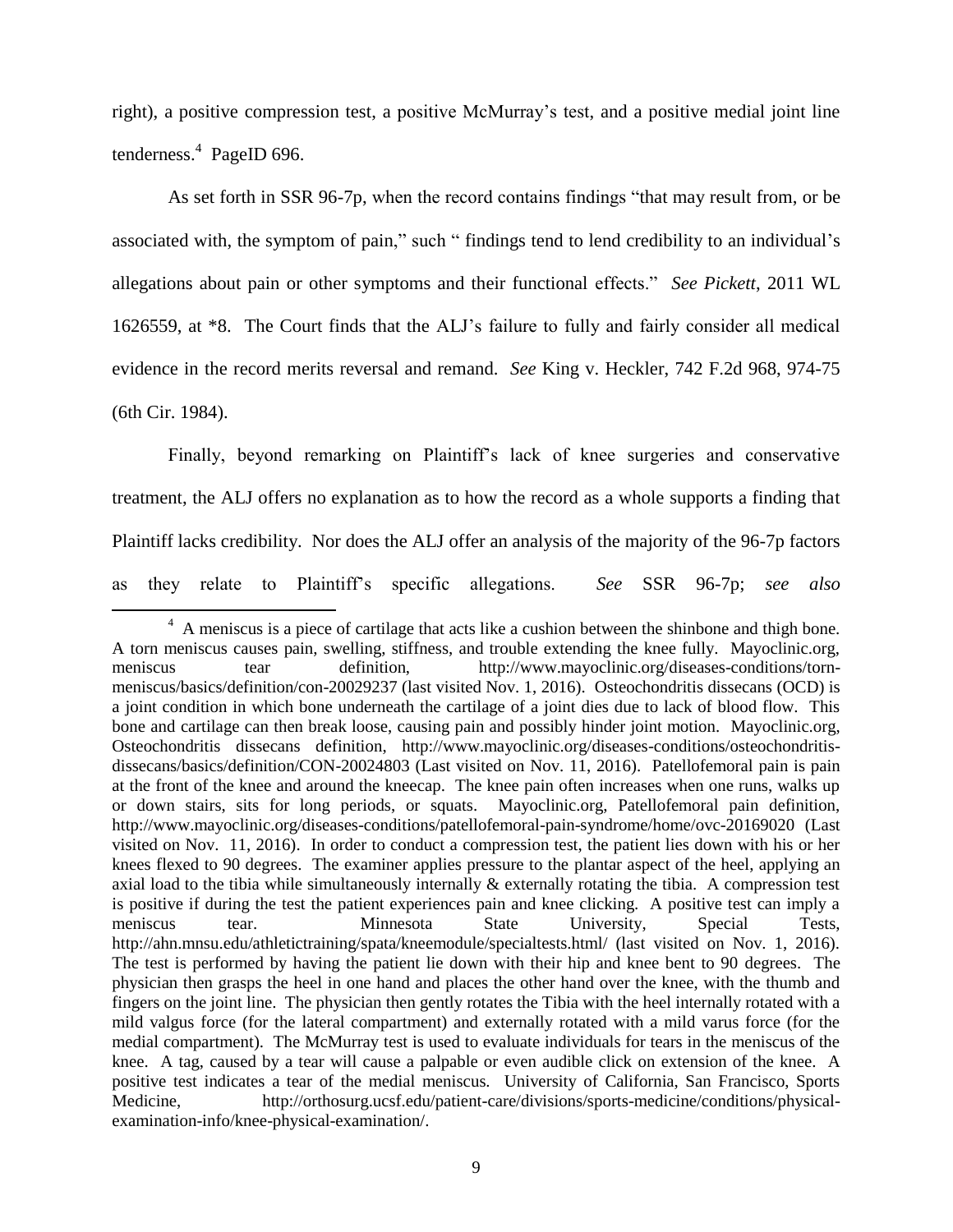20 C.F.R. § 404.1529(c)(3). Because the ALJ failed to specifically articulate how he made his credibility determination, the undersigned concludes that the ALJ's credibility assessment is unsupported by substantial evidence.

### **IV.**

When the ALJ's non-disability determination is unsupported by substantial evidence, the Court must determine whether to remand the matter for rehearing or to award benefits. Generally, benefits may be awarded immediately "if all essential factual issues have been resolved and the record adequately establishes a plaintiff's entitlement to benefits." *Faucher v. Sec'y of Health & Human Servs.*, 17 F.3d 171, 176 (6th Cir. 1994); *see also Abbott v. Sullivan*, 905 F.2d 918, 927 (6th Cir. 1990). The Court may award benefits where proof of disability is strong and opposing evidence is lacking in substance, so that remand would merely involve the presentation of cumulative evidence, or where proof of disability is overwhelming. *Faucher*, 17 F.3d at 176; *see also Felisky v. Bowen*, 35 F.3d 1027, 1041 (6th Cir. 1994).

Here, evidence of disability is not overwhelming and therefore, a remand for further proceedings is proper so that the ALJ can properly assess all opinion evidence of record anew in light of the foregoing findings.

### **V.**

**IT IS THEREFORE RECOMMENDED THAT**: (1) the Commissioner's nondisability finding be found unsupported by substantial evidence, and **REVERSED**; (2) this matter be **REMANDED** to the Commissioner under the Fourth Sentence of 42 U.S.C. § 405(g) for proceedings consistent with this opinion; and (3) this case be **CLOSED**.

Date: February 7, 2017 s/ Michael J. Newman

Michael J. Newman United States Magistrate Judge